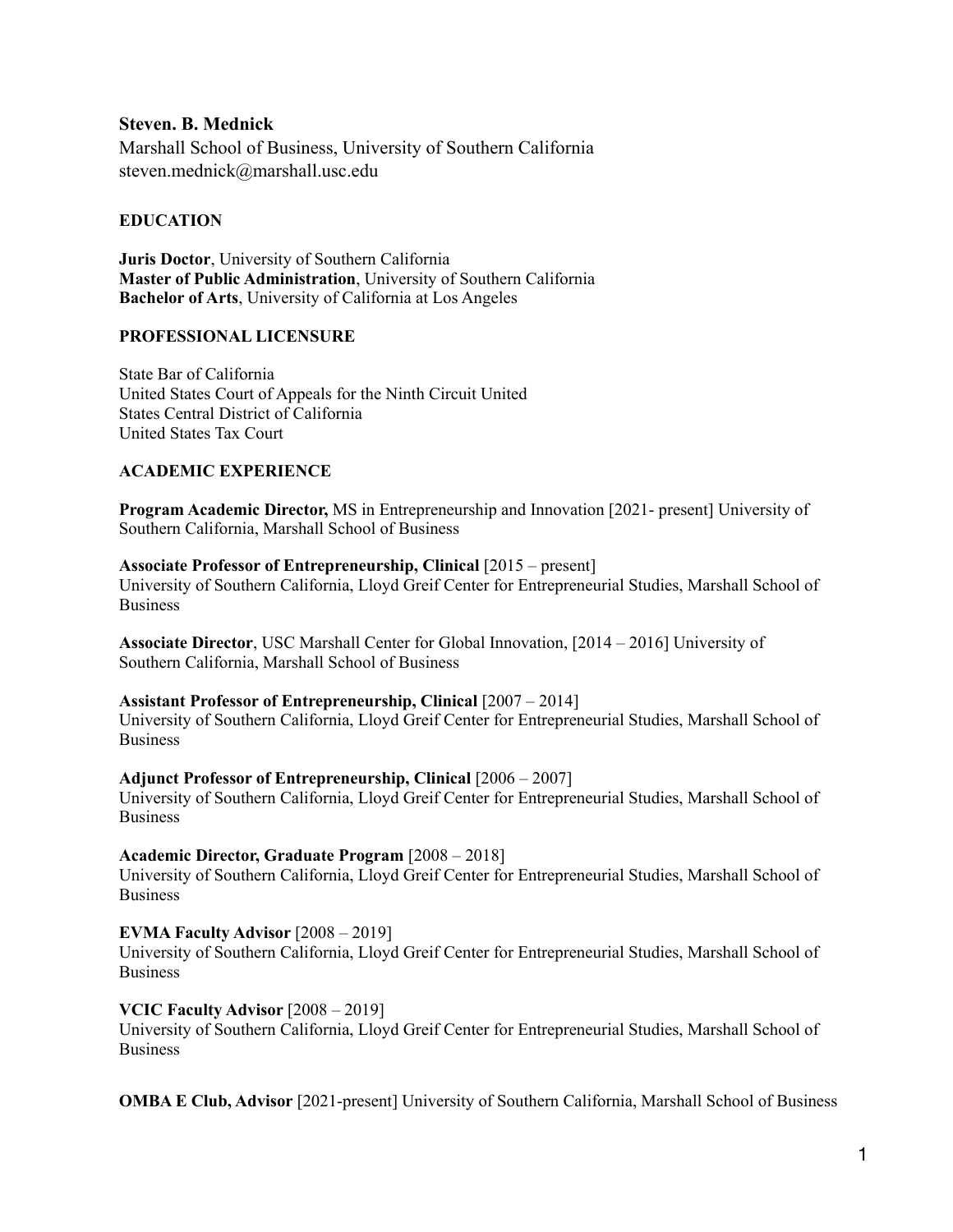#### **BUSINESS EXPERIENCE**

**Senior Consultant**, SBDC@UCI/TriTech Small Business Development Center [2007 – present] Government sponsored advisory firm to high growth/high technology start-ups and emerging firms. As of November 2021, \$845 million in client economic impact reported to the Small Business Administration, Washington, DC. Advised over 1,400 early to mid-stage high technology/high growth firms

**Founder and President**, Plenum Revenue Group [2004 – present] Revenue development advisory firm to start-ups to complex global enterprises

**District Manager,** Administaff, Inc., NYSE Professional Employer Organization

**Attorney,** Mednick Law Corporation/Law Offices of Steven Mednick, Law practice

**Director, Corporate Ventures/ Director, Business Development – The Americas,** Silicon Graphics, Inc., NYSE global high-performance computer company

**Associate General Counsel/ Senior Sales Manager/ District Sales Manager,** Amplicon Financial, NASDAQ asset-based lender

**General Manager/ Vice President, Sales,** Veritas Healthcare Management, NASDAQ division of TriCare, Inc., a healthcare company

**General Counsel/ Vice President, Sales and Marketing**, CDB Infotek, Early stage data services company. Venture capital backed and sold.

**District Services Sales Manager/ Global Account Manager,** Digital Equipment Corporation, NYSE global computer company

**Marketing Representative,** IBM Corporation NYSE global computer company

**Staff Attorney**, Tiger International NYSE transportation company

# **PUBLICATIONS AND ARTICLES**

Author, *Restaurants on the Run: A Founder's Journey*, Harvard Business Publishing [December 2, 2015] Co-

author, *Surf Air Takes Flight*, Harvard Business Publishing [July 15, 2014]

Author, *Entrepreneurial Rules*, chapter in the book "Confessions from an Entrepreneur," Hyperlink Books, [December 2012]

Author, "Bootstrapping Your Business. Get Real. Get Started." Start-up.com (January 2007), eZine.com [January 2007]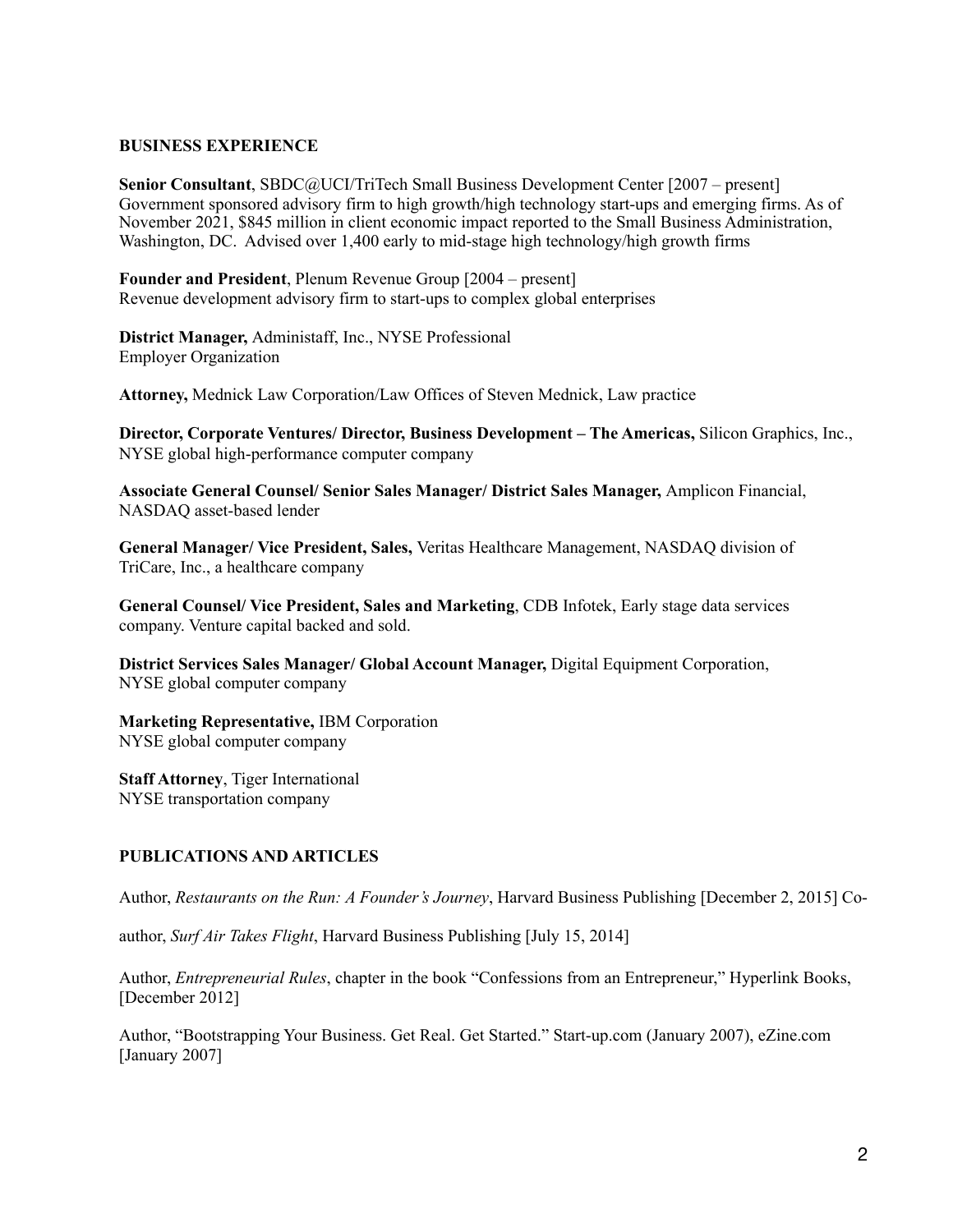Author, "Corporate Venturing for Emerging Growth Companies," Startup.com [August 2005], eZine.com (August 2005), Software Council of Orange County [March 2006]

Author, "Revenue Growth Through Alliances," Startup.com [August 2005] eZine.com [August 2005], Software Council of Orange County [November 2005]

Author, "Developing Your Growth Strategy, "The Presidents' Forum Newsletter, The Entrepreneurship Institute, [July 2005]

# **PRESENTATIONS AND MEDIA**

SBDC Entrepreneur's Conference "Pro Forma Financial Statements" [Fall 2018]

TCVN Conference "Venture Funding" and "Managing Your Attorney" [Fall 2018]

USC Parents' Weekend, lecture on entrepreneurship, [Fall 2016]

Tableau Software, Inc. customer lecture series on "Using Entrepreneurial Tools to Realize Long-Term Growth, lecture given to Tableau customers in Seattle, WA, Chicago, IL, New York Stock Exchange, New York City, NY, and Austin, TX, [Summer/Fall 2013]

KNX Radio "Business Hour" guest speaking about the southern California entrepreneur landscape, [August 4, 2010]

USC Parents' Weekend, lecture on entrepreneurship, [Fall 2013]USASBE workshop on "Feasibility," [2010]

Entrepreneur Magazine article "Meet Your Mentor," [August 23, 2010]

Los Angeles Business Journal article on the Greif Center New Venture Seed Competition, [2010]

Harvard Business School Orange County Alumni Association's Entrepreneurs' Conference, "Business Plan Uses," [May 2007]

TriTech SBDC, Entrepreneurs' Conference, "Bootstrapping Your Business." [February 2008]

Tech Coast Venture Network, Seminar Series, "Bootstrapping Your Business." [October 2007]

Tech Coast Venture Network, monthly forum, "Bootstrapping Your Business," and "Feasibility Testing," [Fall 2009]

Los Angeles Business Journal article, "Data Analyzer Looks to Grow Its Client Numbers," [September 14, 2014]

TriTech SBDC, "New Venture Financial Landscape," [January 24, 2013]

Association for Corporate Growth, "Entrepreneurial Strategies," [January 31, 2013]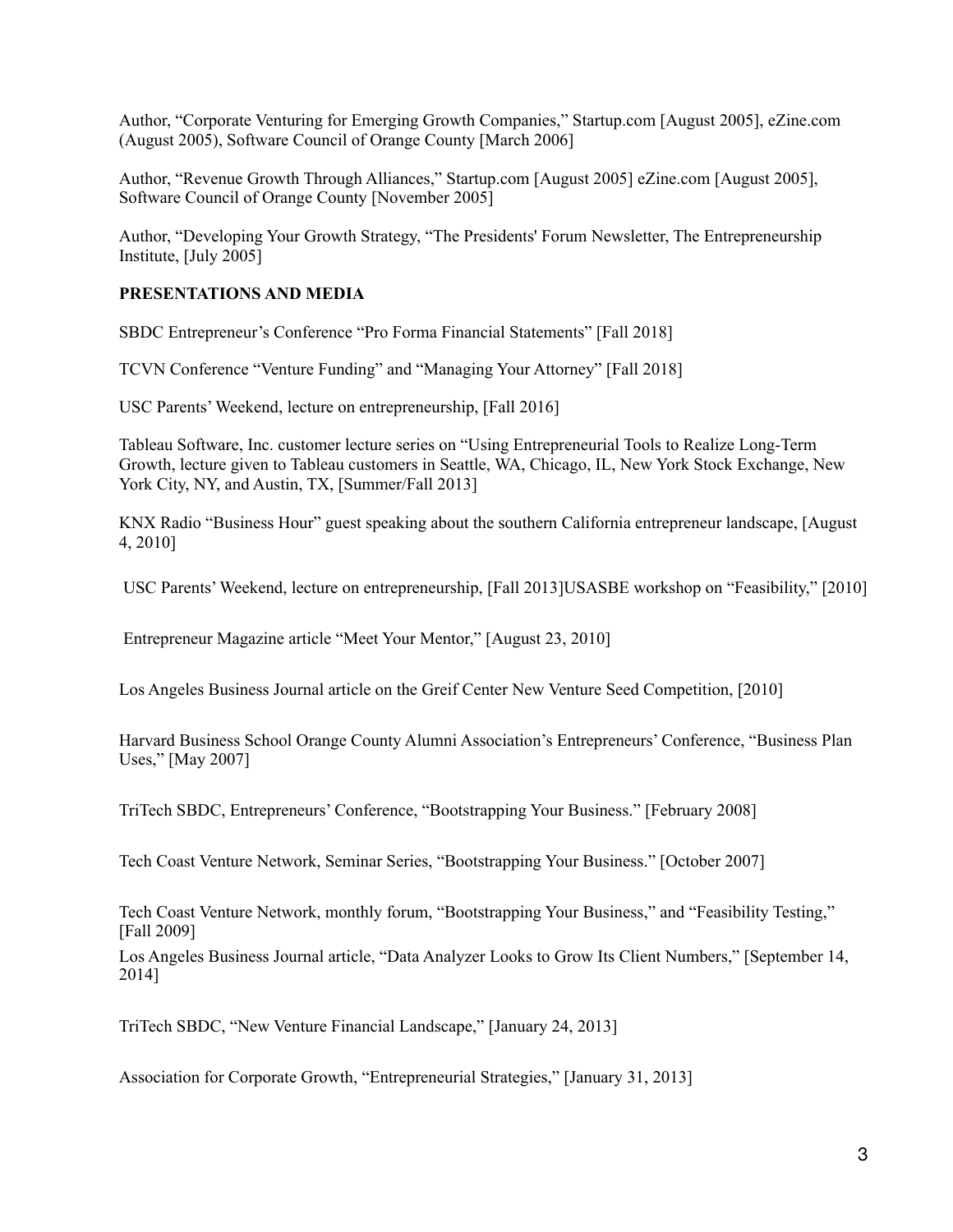Hugh O'Brian Youth Leadership, Keynote speaker, "Entrepreneurship," [June 21, 2008]

Los Angeles Business Journal, "Cooking up a Loan," [October 3, 2011]

PerfectBusiness, Inc., "The Entrepreneur Network," [April 1, 2008] PlusYoou, Keynote speaker, "Entrepreneur Seminar," [September 30,2012]

Diversity Day – Spotlight, Keynote speaker, "Entrepreneurship," [October 5, 2012]

ERC CIAN Annual Meeting, Keynote speaker, "Entrepreneurship Workshop," [January 2013] USC

Summer Leadership Program, "Entrepreneurship," [July 2012, 2013 & 2014]

San Francisco Chronicle, "Bolt app up against new Instagram Service," [August 3, 2014]

USC Marshall News, "Entrepreneur and Navy Veteran Implores Marshall MBAs: 'Jump into the pool,'" [March 18, 2011]

Los Angeles Business Journal, "L.A.'s High Approval Rate," [March 28, 2011]

USC Marshall Highlights, "Marshall Professor Receives 'State Star,'" [September 11, 2011]

Tech Coast Venture Network, workshop "The Entrepreneur's Antidote to Bankruptcy – Priority Setting and Execution," [February 9, 2012]

# **ACADEMIC HONORS**

Marshall Golden Apple Award/MBA [2011] Marshall Golden Apple Award/Undergraduate [2008] Outstanding Faculty Award, Delta Sigma Fraternity [2008]

# **BUSINESS HONORS**

2018 SBA Performance Award 2017 SBA Performance Award 2016 SBA Performance Award 2015 SBA Performance Award 2014 SBA Performance Award 2013 SBA Performance Award 2012 SBA Performance Award 2011 State Star Award [National award] 2011 SBA Performance Award 2010 SBA Performance Award 2009 SBA Performance Award